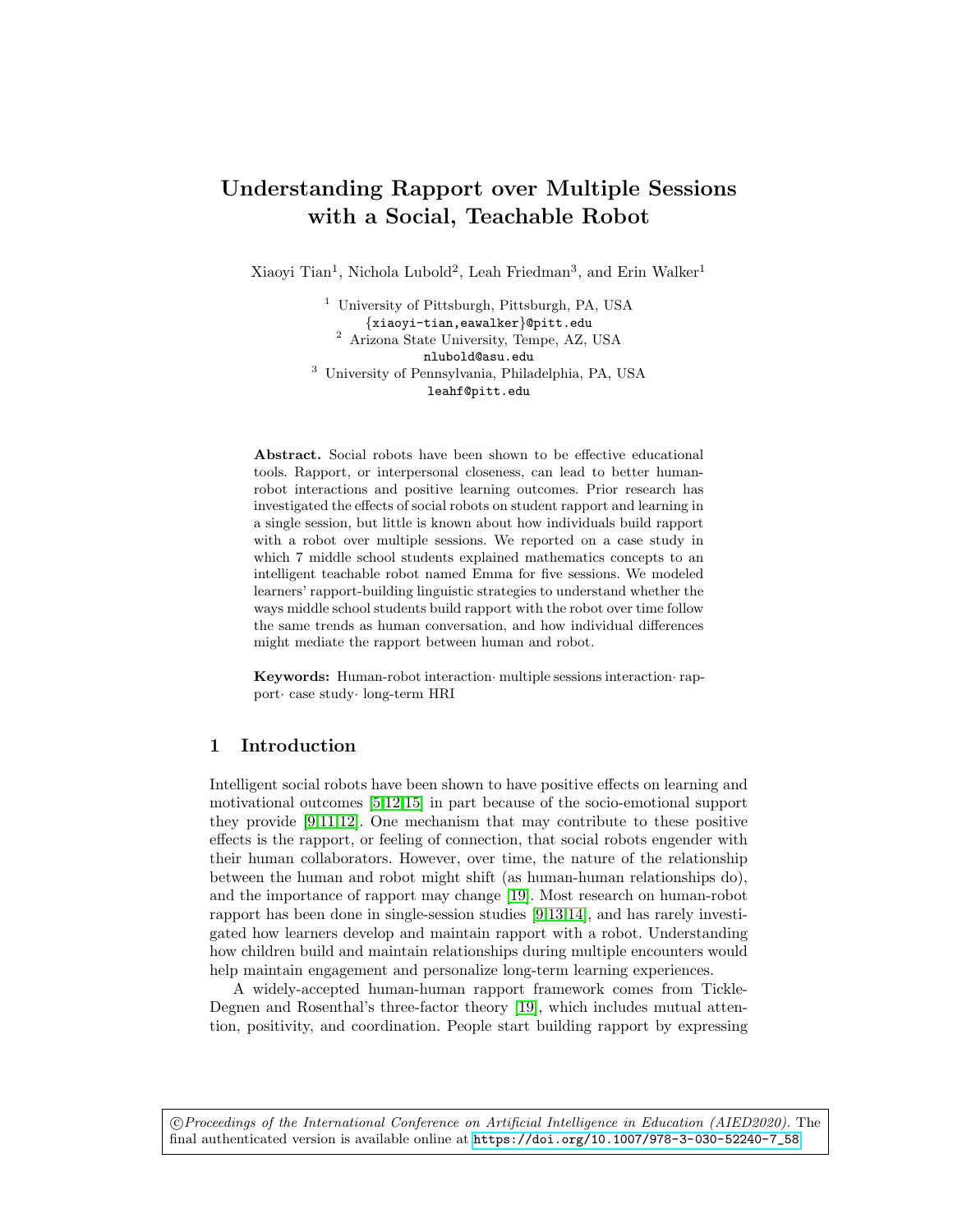#### 2 X. Tian et al.

mutual attentiveness and interests towards one another. High positivity plays a role in generating a feeling of mutual friendliness and warmth, but in the initial stage of an interaction, there may be less coordination (interlocutors are "in sync" with one another). Over the long term, positivity decreases, coordination increases, and mutual attentiveness remains stable. It's not clear that the same phenomena can be observed in human-robot settings. Thus, our study aims to understand how students verbally build and maintain rapport with a robot in multiple sessions. We conducted an exploratory analysis of 7 middle school students interacting with a social teachable robot over 5 sessions. Our research question was: How do students differ from each other and differ from early to late interaction stages in the way that they build rapport with a teachable robot?

## 2 Multi-Session Study

For this study, a Nao robot named Emma was taught by middle school students how to solve mathematics problems utilizing spoken language [\[10\]](#page-4-7). Students sat at a desk with a Surface Pro tablet in front of them. Emma stood on the desk to the right of the participant. Table [1](#page-1-0) is an example of exchange between Emma and a learner on a ratio and proportions problem. More details on the system design can be found in [\[10\]](#page-4-7). Over multiple sessions, Emma mimicked the [\[19\]](#page-5-0)'s model of rapport as follows. To implement coordination, we utilized an acoustic-prosodic entrainment module [\[9\]](#page-4-3), which transforms Emma's utterances to converge to the user's pitch. Entrainment increased over the five sessions. Emma exhibited higher positivity in the initial sessions by exhibiting greater politeness and enthusiastic language (e.g., "Great! Thank you for teaching me") than in later sessions. We operationalized attention as gaze behavior, and did not change Emma's default gaze behavior throughout the sessions.

<span id="page-1-0"></span>Table 1. Example dialogue between Emma and a learner, coded with conversational strategies.

| Emma:    | Interesting. Why do you think we inclusive do that?                                       |
|----------|-------------------------------------------------------------------------------------------|
| Learner: | Because it's going to be equivalent responsiveso that means two times two equals ask      |
|          | question <sup>[2]</sup>                                                                   |
| Emma:    | Sweet. I think I get it. we inclusive multiply two times two, so then is four the answer? |
| Learner: | Yes, <i>Emma</i> [name]. That's correct.                                                  |
|          |                                                                                           |

Participants were 7 middle-school students (4 females, 3 males). The mean age was 12.7. Each participant interacted with Emma for five 30-minute sessions over several weeks. We grouped session 1, 2 and 3 as early interaction stages, and sessions 4 and 5 as late stages. Participants solved 4-6 problems during each study session, resulting in 186 independent problems in the corpus. Each problem contains 10.06 user utterances on average. Two coders manually coded conversational strategies indicating behavioral rapport in each utterance in the human-robot tutoring dialogue (Cohen's kappa of all codes was higher than 0.8). The strategies consisted of off-topic chat, inclusive pronouns (e.g., use of "we" vs "I"), use of Emma's name, praise, apology, refer to past experience, ask a question, respond to Emma's prompt, and adherence to social norms, drawn from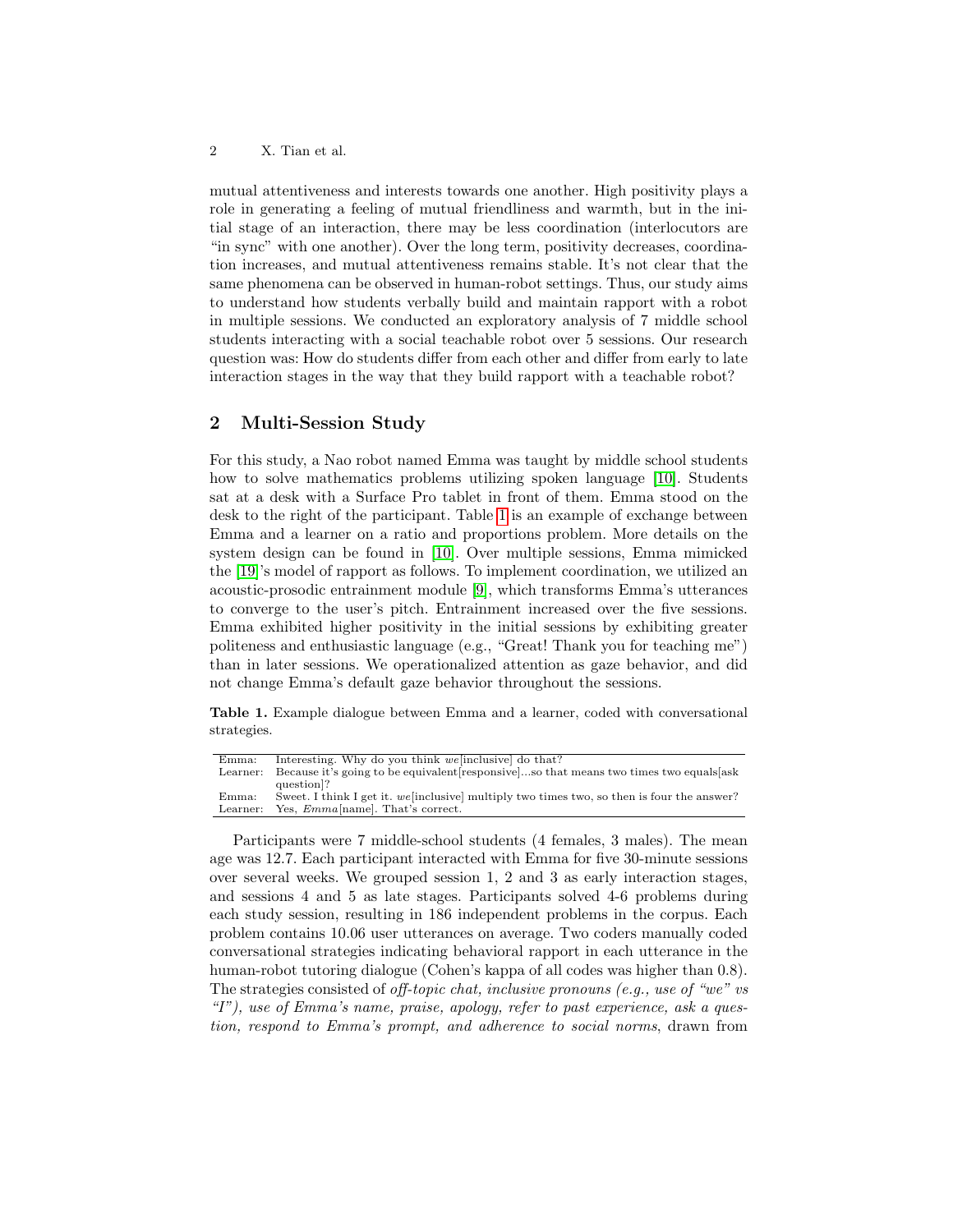

<span id="page-2-0"></span>Fig. 1. Rapport factors (with standard errors) across 5 sessions separate by all seven participants. Each factor score across all participant problems has zero mean and unit standard deviation.

both human-human and human-robot rapport studies [\[1](#page-4-8)[,3,](#page-4-9)[7,](#page-4-10)[8,](#page-4-11)[17,](#page-5-1)[20\]](#page-5-2). Example of codes can be found in Table [1.](#page-1-0) To supplement our manual codes, we incorporated automatic linguistic feature detection using the 2015 LIWC [\[16\]](#page-5-3) summary language variables (analytical thinking, clout, authenticity, and emotional tone).

We used an Independent Component Analysis (ICA) to map strategies to three rapport factors, revealing how particular behaviors are used as ways of expressing and managing the underlying rapport-building constructs with the robot [\[2](#page-4-12)[,4\]](#page-4-13). Linguistic strategies that strongly loaded on factor 1 were inclusive language, name usage, apology, and clout, and we interpret the factor as **atten**tiveness. Name usage, praise, authenticity and emotional tone were loaded in factor 2, and we interpret this as positivity. Markers of off-task coordination load strongly positively on factor 3 (*chat* and *adhere norm*), while markers of on-task coordination load strongly negatively (responsiveness and ask question). Nevertheless, we do interpret this factor to represent coordination, with ontask and off-task coordination interestingly being negatively related. Finally, the ask question and refer to past experience loaded evenly amongst all factors.

Our next step was to understand how rapport varies from early stage to late stage of interaction. From our ICA model, we computed the source matrix for the 3 extracted rapport components for each 186 participant-problem pair, and aggregated the mean rapport score across all problems in each interaction stage. The results are represented in Figure [1.](#page-2-0) We can observe that attentiveness went up across the majority of participants. **Positivity** appeared to vary from participant to participant, with some individuals who started from a high score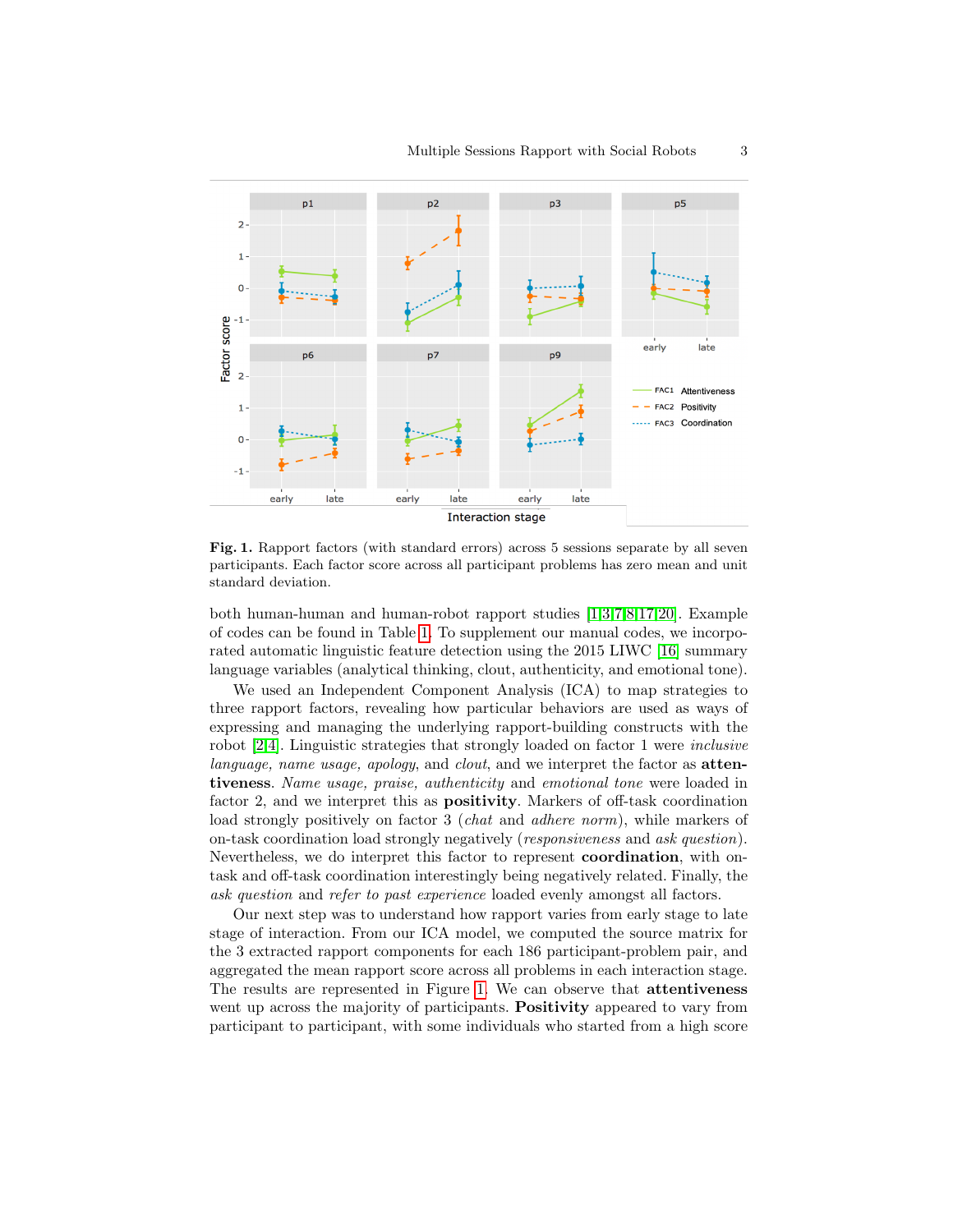4 X. Tian et al.

seeing dramatic increases ( $p2$  and  $p9$ ). **Coordination** decreased in four out of seven learners with large variations (e.g., p5). It is worthy to note that, a decrease in coordination score meant more on-task behaviors, and thus coordination was the only factor to align with human-human rapport theory.

Based on learners' rapport trends and their degree of variation, we clustered them into groups. The flat cluster including  $p1$ ,  $p3$ ,  $p6$  and  $p7$  tended to adopt one favorable strategy at the beginning of interaction and stick with it over the course of the sessions. These users did not sense their interaction mode changes over time ("At first I already feel how I was with Emma, I just kept that going with the routine."-p6). P2 and p9 were grouped as an *increasing* cluster and p5 as a single decreasing case. These users had not interacted with a robot or AI system before but had different expectations and perceptions towards Emma. For example, p2 believed Emma is more friendly than robots he saw in movies. Over the sessions, p2 praised Emma more (frequency from 2% to 8%) and his apologizing behavior disappeared. Similarly, p9 stopped asking questions in later sessions. The disappearance of social strategies means the student started to adhere to a "personal norm" (non-apology, no questions) rather than sociocultural norms [\[18\]](#page-5-4). This is a sign that the relationship between "increasing" participants and Emma had moved to more friend-like [\[20\]](#page-5-2) dyads. On the other hand p5, the decreasing case, had a low expectation of Emma's intelligence and socialness ("She's a robot...I don't think she would have background information or whatever.").

It is important to note that participants' behaviors from session to session are not only due to their rapport states, but also to contextual factors such as energy or mood. For example, in session 3, p6 seldom offered further elaboration except for saying "Yes", seeming bored with the problems or upset on that study day. In session 5, he was very engaged in the task, and was more wordy and responsive ("Yes, but we also can convert it into a decimal, which is 0.125.").

#### 3 Discussion

Our goal was to investigate how middle school learners manage rapport with robots over multiple tutoring sessions. We demonstrated that rapport changes from early to late interaction stages in human-robot tutoring did not follow the same trends as human rapport theory [\[19\]](#page-5-0). The variation between individuals on positivity and the increase of attentiveness over time suggested that users may be shifting how they express rapport as their expectations of Emma change. This corresponded to the contrast between users with flat rapport trends, who tended to stick with the same linguistic strategies, and users with either increasing or decreasing rapport trends, who articulated evolving perceptions towards Emma. Given the cross-session variability of individuals and that the majority of rapport studies' focus on an "instant" rapport [\[6\]](#page-4-14), it is critical to conduct multiple session studies to understand more about human-robot rapport dynamics. This work is a first step towards personalizing rapport-based learning experiences over longterm human robot interactions.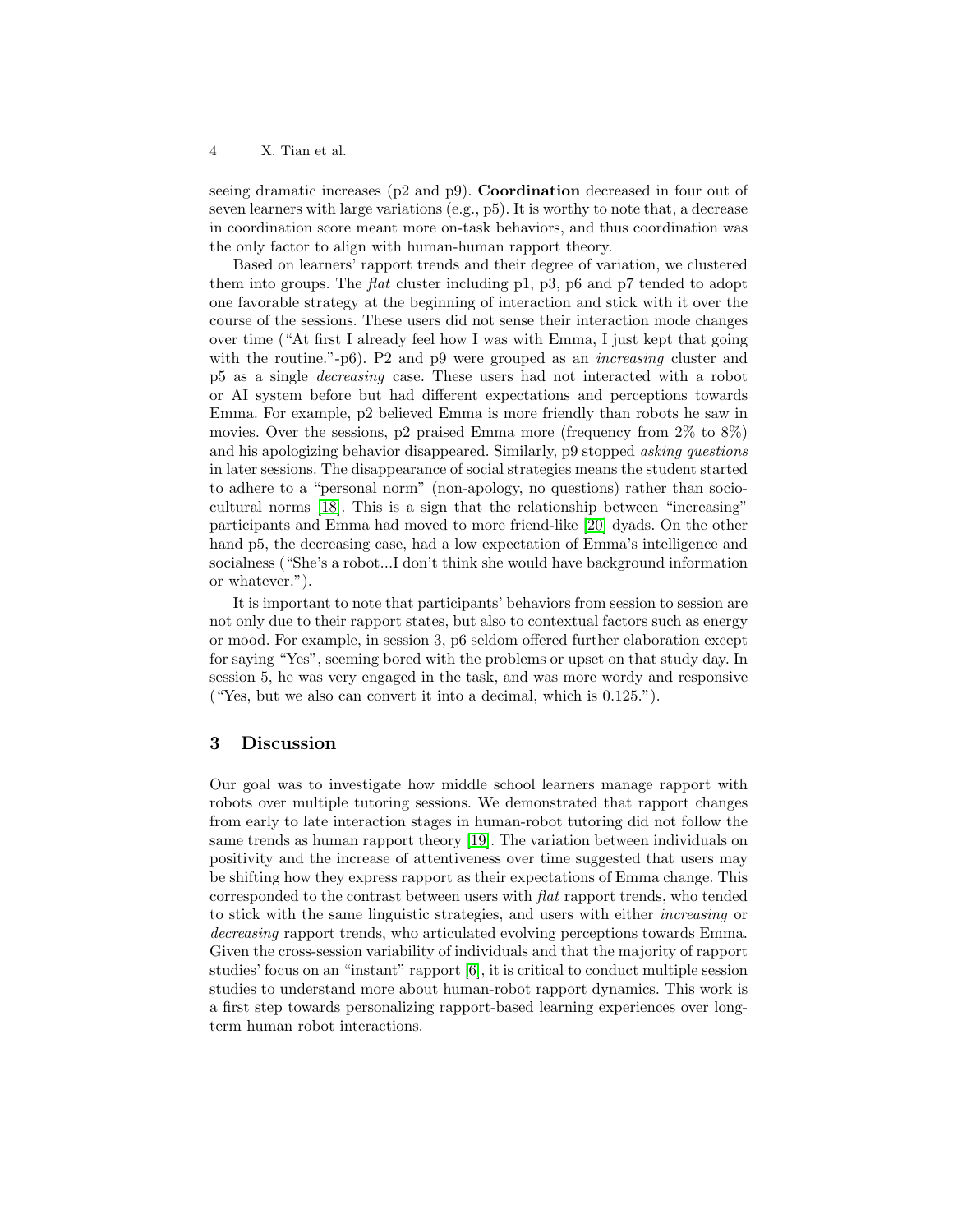Acknowledgements. This work is supported by the National Robotics Initiative and the National Science Foundation, grant #CISE-IIS-1637809. We would like to thank Mesut Erhan Unal for his guidance in the ICA modeling process.

# References

- <span id="page-4-8"></span>1. Adel, A.: Rapport building in student group work. Journal of Pragmatics  $43(12)$ , 2932–2947 (2011)
- <span id="page-4-12"></span>2. Beckmann, C.F., Smith, S.M.: Probabilistic independent component analysis for functional magnetic resonance imaging. IEEE transactions on medical imaging 23(2), 137–152 (2004)
- <span id="page-4-9"></span>3. Bracewell, D.B., Tomlinson, M.T., Wang, H.: Identification of social acts in dialogue. Tech. rep., Language Computer Corporation Richardson United States (2012)
- <span id="page-4-13"></span>4. Delorme, A., Makeig, S.: Eeglab: an open source toolbox for analysis of single-trial eeg dynamics including independent component analysis. Journal of neuroscience methods 134(1), 9–21 (2004)
- <span id="page-4-0"></span>5. Gordon, G., Breazeal, C., Engel, S.: Can children catch curiosity from a social robot? In: 2015 10th ACM/IEEE International Conference on Human-Robot Interaction (HRI). pp. 91–98. IEEE (2015)
- <span id="page-4-14"></span>6. Gratch, J., Okhmatovskaia, A., Lamothe, F., Marsella, S., Morales, M., van der Werf, R.J., Morency, L.P.: Virtual rapport. In: International Workshop on Intelligent Virtual Agents. pp. 14–27. Springer (2006)
- <span id="page-4-10"></span>7. Gremler, D.D., Gwinner, K.P.: Rapport-building behaviors used by retail employees. Journal of Retailing 84(3), 308–324 (2008)
- <span id="page-4-11"></span>8. Lakin, J.L., Chartrand, T.L.: Using nonconscious behavioral mimicry to create affiliation and rapport. Psychological science 14(4), 334–339 (2003)
- <span id="page-4-3"></span>9. Lubold, N., Walker, E., Pon-Barry, H., Ogan, A.: Automated pitch convergence improves learning in a social, teachable robot for middle school mathematics. In: International Conference on Artificial Intelligence in Education. pp. 282–296. Springer (2018)
- <span id="page-4-7"></span>10. Lubold, N., Walker, E., Pon-Barry, H., Ogan, A.: Comfort with robots influences rapport with a social, entraining teachable robot. In: International Conference on Artificial Intelligence in Education. pp. 231–243. Springer (2019)
- <span id="page-4-4"></span>11. McDaniel, B., D'Mello, S., King, B., Chipman, P., Tapp, K., Graesser, A.: Facial features for affective state detection in learning environments. In: Proceedings of the Annual Meeting of the Cognitive Science Society. vol. 29 (2007)
- <span id="page-4-1"></span>12. Michaelis, J.E., Mutlu, B.: Supporting interest in science learning with a social robot. In: Proceedings of the 18th ACM International Conference on Interaction Design and Children. pp. 71–82. ACM (2019)
- <span id="page-4-5"></span>13. Ogan, A., Finkelstein, S., Mayfield, E., D'Adamo, C., Matsuda, N., Cassell, J.: " oh dear stacy!" social interaction, elaboration, and learning with teachable agents. In: Proceedings of the SIGCHI Conference on Human Factors in Computing Systems. pp. 39–48 (2012)
- <span id="page-4-6"></span>14. Ogan, A., Finkelstein, S., Walker, E., Carlson, R., Cassell, J.: Rudeness and rapport: Insults and learning gains in peer tutoring. In: International Conference on Intelligent Tutoring Systems. pp. 11–21. Springer (2012)
- <span id="page-4-2"></span>15. Park, H.W., Rosenberg-Kima, R., Rosenberg, M., Gordon, G., Breazeal, C.: Growing growth mindset with a social robot peer. In: 2017 12th ACM/IEEE International Conference on Human-Robot Interaction (HRI. pp. 137–145. IEEE (2017)